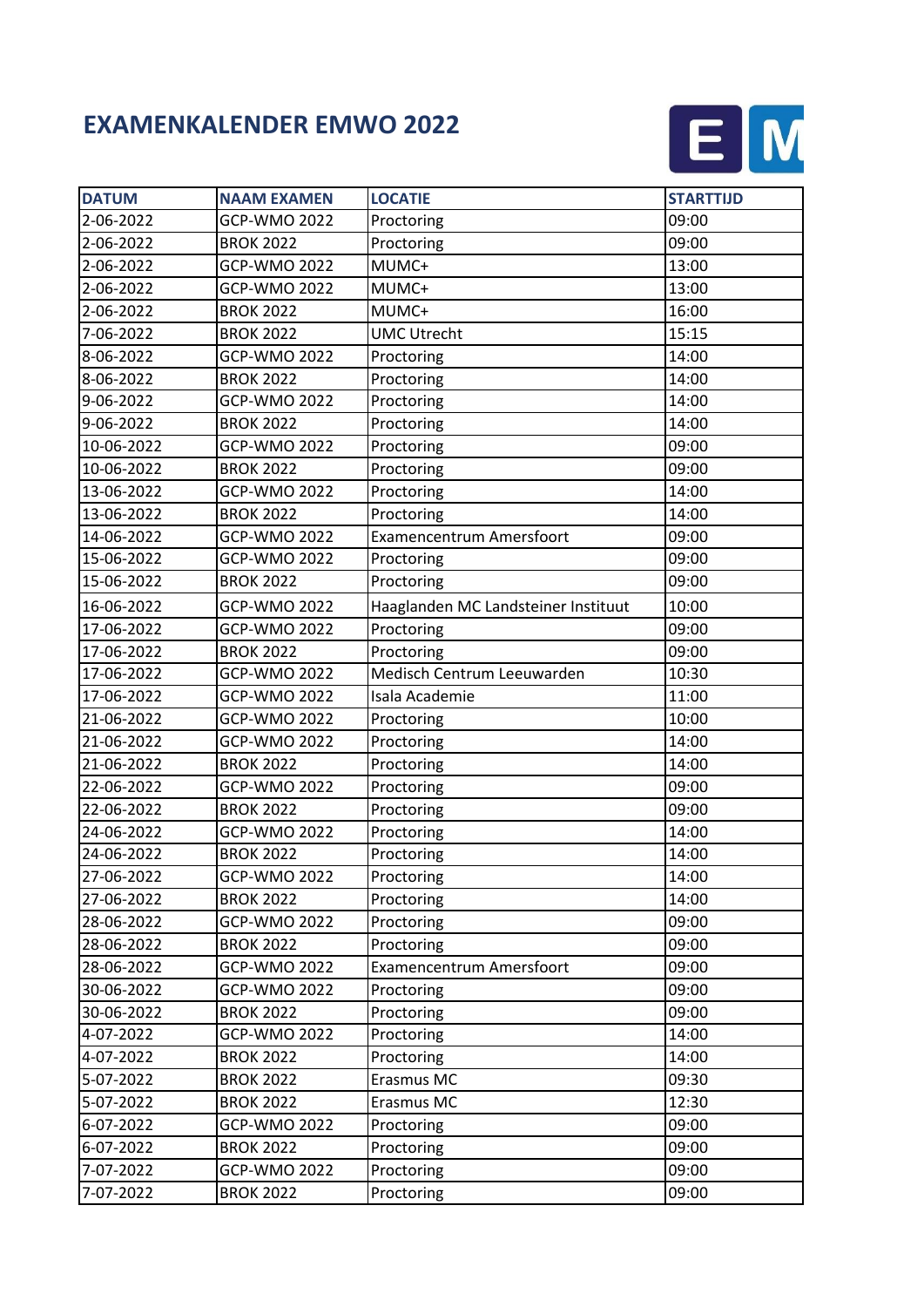| 8-07-2022  | <b>GCP-WMO 2022</b> | Proctoring                       | 14:00 |
|------------|---------------------|----------------------------------|-------|
| 8-07-2022  | <b>BROK 2022</b>    | Proctoring                       | 14:00 |
| 12-07-2022 | <b>GCP-WMO 2022</b> | Proctoring                       | 09:00 |
| 12-07-2022 | <b>BROK 2022</b>    | Proctoring                       | 09:00 |
| 12-07-2022 | GCP-WMO 2022        | <b>Examencentrum Amersfoort</b>  | 09:00 |
| 13-07-2022 | <b>GCP-WMO 2022</b> | Proctoring                       | 14:00 |
| 13-07-2022 | <b>BROK 2022</b>    | Proctoring                       | 14:00 |
| 14-07-2022 | <b>GCP-WMO 2022</b> | Proctoring                       | 14:00 |
| 14-07-2022 | <b>BROK 2022</b>    | Proctoring                       | 14:00 |
| 15-07-2022 | GCP-WMO 2022        | Proctoring                       | 09:00 |
| 15-07-2022 | <b>BROK 2022</b>    | Proctoring                       | 09:00 |
| 18-07-2022 | <b>GCP-WMO 2022</b> | Proctoring                       | 09:00 |
| 18-07-2022 | <b>BROK 2022</b>    | Proctoring                       | 09:00 |
| 20-07-2022 | <b>GCP-WMO 2022</b> | Proctoring                       | 14:00 |
| 20-07-2022 | <b>BROK 2022</b>    | Proctoring                       | 14:00 |
| 22-07-2022 | GCP-WMO 2022        | Proctoring                       | 09:00 |
| 22-07-2022 | <b>BROK 2022</b>    | Proctoring                       | 09:00 |
| 25-07-2022 | <b>GCP-WMO 2022</b> | Proctoring                       | 14:00 |
| 25-07-2022 | <b>BROK 2022</b>    | Proctoring                       | 14:00 |
| 26-07-2022 | <b>GCP-WMO 2022</b> | <b>Examencentrum Amersfoort</b>  | 09:00 |
| 27-07-2022 | <b>GCP-WMO 2022</b> | Proctoring                       | 09:00 |
| 27-07-2022 | <b>BROK 2022</b>    | Proctoring                       | 09:00 |
| 28-07-2022 | GCP-WMO 2022        | Proctoring                       | 09:00 |
| 28-07-2022 | <b>BROK 2022</b>    | Proctoring                       | 09:00 |
| 29-07-2022 | <b>GCP-WMO 2022</b> | Proctoring                       | 09:00 |
| 29-07-2022 | <b>BROK 2022</b>    | Proctoring                       | 09:00 |
| 8-09-2022  | <b>GCP-WMO 2022</b> | Proctoring                       | 14:00 |
| 8-09-2022  | <b>BROK 2022</b>    | Proctoring                       | 14:00 |
| 13-09-2022 | <b>GCP-WMO 2022</b> | <b>Examencentrum Amersfoort</b>  | 09:00 |
| 13-09-2022 | <b>GCP-WMO 2022</b> | Proctoring                       | 14:00 |
| 13-09-2022 | <b>BROK 2022</b>    | Proctoring                       | 14:00 |
| 14-09-2022 | <b>GCP-WMO 2022</b> | Proctoring                       | 14:00 |
| 14-09-2022 | <b>BROK 2022</b>    | Proctoring                       | 14:00 |
| 15-09-2022 | <b>GCP-WMO 2022</b> | Proctoring                       | 09:00 |
| 15-09-2022 | <b>BROK 2022</b>    | Proctoring                       | 09:00 |
| 19-09-2022 | <b>GCP-WMO 2022</b> | Proctoring                       | 09:00 |
| 19-09-2022 | <b>BROK 2022</b>    | Proctoring                       | 09:00 |
| 20-09-2022 | <b>GCP-WMO 2022</b> | Proctoring                       | 14:00 |
| 22-09-2022 | <b>GCP-WMO 2022</b> | Proctoring                       | 09:00 |
| 22-09-2022 | <b>BROK 2022</b>    | Proctoring                       | 09:00 |
| 23-09-2022 | <b>GCP-WMO 2022</b> | Proctoring                       | 14:00 |
| 23-09-2022 | <b>BROK 2022</b>    | Proctoring                       | 14:00 |
| 27-09-2022 | GCP-WMO 2022        | Proctoring                       | 09:00 |
| 27-09-2022 | <b>BROK 2022</b>    | Proctoring                       | 09:00 |
| 27-09-2022 | <b>GCP-WMO 2022</b> | Examencentrum Amersfoort         | 09:00 |
| 27-09-2022 | <b>BROK 2022</b>    | Antoni van Leeuwenhoekziekenhuis | 10:00 |
| 27-09-2022 | <b>GCP-WMO 2022</b> | Proctoring                       | 10:00 |
| 27-09-2022 | <b>GCP-WMO 2022</b> | Proctoring                       | 13:00 |
| 29-09-2022 | <b>GCP-WMO 2022</b> | Proctoring                       | 14:00 |
| 29-09-2022 | <b>BROK 2022</b>    | Proctoring                       | 14:00 |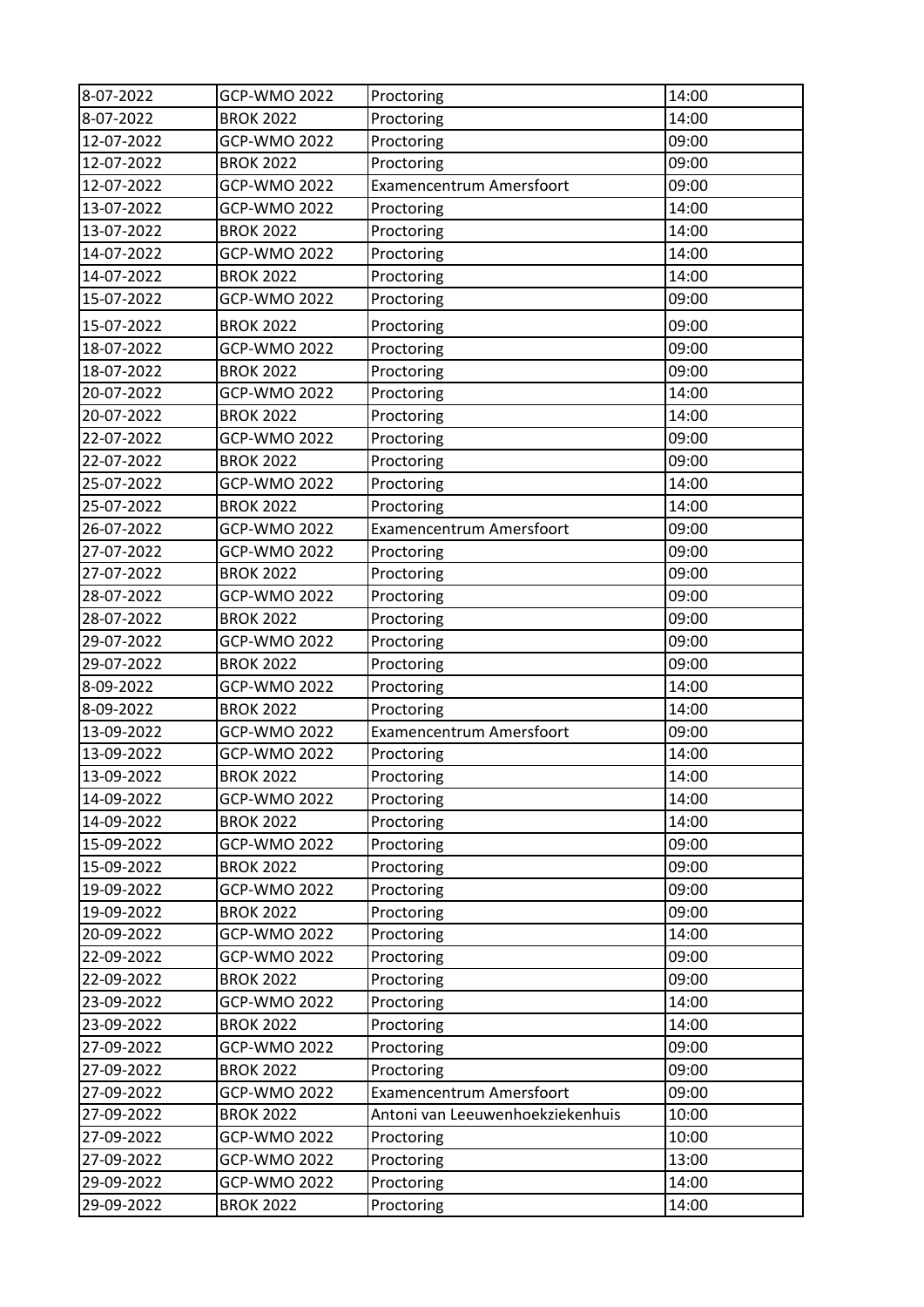| 30-09-2022 | <b>GCP-WMO 2022</b> | Proctoring                          | 14:00 |
|------------|---------------------|-------------------------------------|-------|
| 30-09-2022 | <b>BROK 2022</b>    | Proctoring                          | 14:00 |
| 3-10-2022  | <b>GCP-WMO 2022</b> | Proctoring                          | 09:00 |
| 3-10-2022  | <b>BROK 2022</b>    | Proctoring                          | 09:00 |
| 4-10-2022  | <b>BROK 2022</b>    | MUMC+                               | 13:00 |
| 4-10-2022  | <b>GCP-WMO 2022</b> | MUMC+                               | 13:00 |
| 5-10-2022  | GCP-WMO 2022        | Proctoring                          | 09:00 |
| 5-10-2022  | <b>BROK 2022</b>    | Proctoring                          | 09:00 |
| 6-10-2022  | <b>GCP-WMO 2022</b> | Proctoring                          | 14:00 |
| 6-10-2022  | <b>BROK 2022</b>    | Proctoring                          | 14:00 |
| 7-10-2022  | <b>GCP-WMO 2022</b> | Proctoring                          | 09:00 |
| 7-10-2022  | <b>BROK 2022</b>    | Proctoring                          | 09:00 |
| 11-10-2022 | <b>GCP-WMO 2022</b> | Proctoring                          | 14:00 |
| 11-10-2022 | <b>BROK 2022</b>    | Proctoring                          | 14:00 |
| 12-10-2022 | <b>GCP-WMO 2022</b> | Proctoring                          | 09:00 |
| 12-10-2022 | <b>BROK 2022</b>    | Proctoring                          | 09:00 |
| 12-10-2022 | GCP-WMO 2022        | Canisius-Wilhelmina Ziekenhuis      | 10:00 |
| 13-10-2022 | <b>GCP-WMO 2022</b> | Proctoring                          | 09:00 |
| 13-10-2022 | <b>BROK 2022</b>    | Proctoring                          | 09:00 |
| 13-10-2022 | <b>GCP-WMO 2022</b> | Haaglanden MC Landsteiner Instituut | 10:00 |
| 14-10-2022 | <b>GCP-WMO 2022</b> | Proctoring                          | 14:00 |
| 14-10-2022 | <b>BROK 2022</b>    | Proctoring                          | 14:00 |
| 17-10-2022 | <b>GCP-WMO 2022</b> | Proctoring                          | 09:00 |
| 17-10-2022 | <b>BROK 2022</b>    | Proctoring                          | 09:00 |
| 18-10-2022 | <b>GCP-WMO 2022</b> | Proctoring                          | 09:00 |
| 18-10-2022 | <b>BROK 2022</b>    | Proctoring                          | 09:00 |
| 18-10-2022 | <b>GCP-WMO 2022</b> | Isala Academie                      | 13:00 |
| 20-10-2022 | GCP-WMO 2022        | Proctoring                          | 14:00 |
| 20-10-2022 | <b>BROK 2022</b>    | Proctoring                          | 14:00 |
| 21-10-2022 | <b>GCP-WMO 2022</b> | Medisch Centrum Leeuwarden          | 10:30 |
| 24-10-2022 | GCP-WMO 2022        | Proctoring                          | 14:00 |
| 24-10-2022 | <b>BROK 2022</b>    | Proctoring                          | 14:00 |
| 25-10-2022 | <b>GCP-WMO 2022</b> | Proctoring                          | 09:00 |
| 25-10-2022 | <b>BROK 2022</b>    | Proctoring                          | 09:00 |
| 27-10-2022 | <b>GCP-WMO 2022</b> | Proctoring                          | 14:00 |
| 27-10-2022 | <b>BROK 2022</b>    | Proctoring                          | 14:00 |
| 28-10-2022 | GCP-WMO 2022        | Proctoring                          | 09:00 |
| 28-10-2022 | <b>BROK 2022</b>    | Proctoring                          | 09:00 |
| 31-10-2022 | <b>GCP-WMO 2022</b> | Proctoring                          | 09:00 |
| 31-10-2022 | <b>BROK 2022</b>    | Proctoring                          | 09:00 |
| 2-11-2022  | <b>GCP-WMO 2022</b> | Proctoring                          | 14:00 |
| 2-11-2022  | <b>BROK 2022</b>    | Proctoring                          | 14:00 |
| 4-11-2022  | <b>GCP-WMO 2022</b> | Martini Ziekenhuis                  | 15:30 |
| 5-11-2022  | <b>GCP-WMO 2022</b> | Proctoring                          | 09:00 |
| 5-11-2022  | <b>BROK 2022</b>    | Proctoring                          | 09:00 |
| 6-11-2022  | GCP-WMO 2022        | Proctoring                          | 14:00 |
| 6-11-2022  | <b>BROK 2022</b>    | Proctoring                          | 14:00 |
| 7-11-2022  | GCP-WMO 2022        | Proctoring                          | 09:00 |
| 7-11-2022  | <b>BROK 2022</b>    | Proctoring                          | 09:00 |
| 8-11-2022  | GCP-WMO 2022        | Proctoring                          | 14:00 |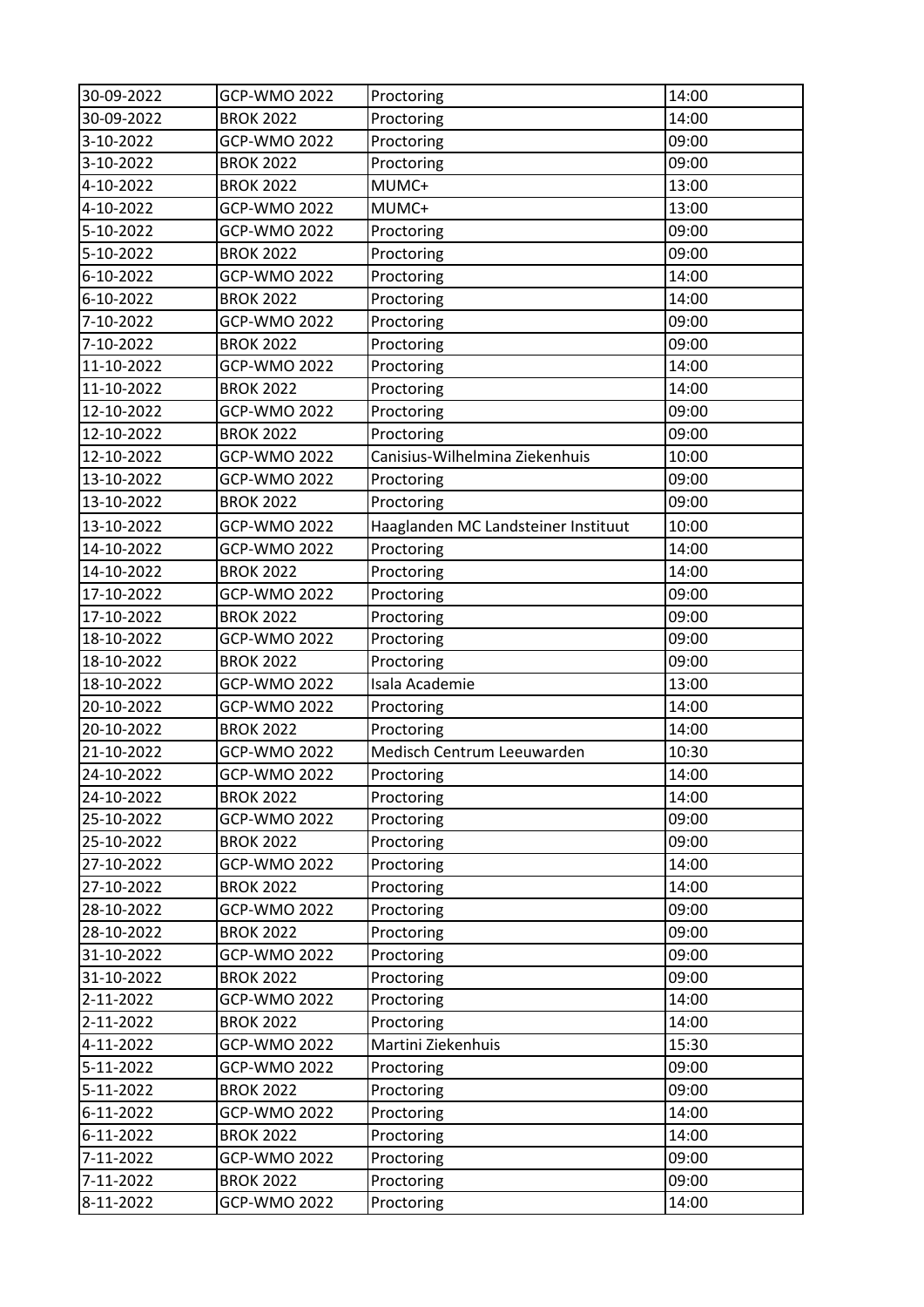| 8-11-2022  | <b>BROK 2022</b>    | Proctoring                       | 14:00 |
|------------|---------------------|----------------------------------|-------|
| 9-11-2022  | <b>GCP-WMO 2022</b> | Proctoring                       | 14:00 |
| 9-11-2022  | <b>BROK 2022</b>    | Proctoring                       | 14:00 |
| 10-11-2022 | <b>GCP-WMO 2022</b> | Proctoring                       | 09:00 |
| 10-11-2022 | <b>BROK 2022</b>    | Proctoring                       | 09:00 |
| 14-11-2022 | <b>BROK 2022</b>    | Antoni van Leeuwenhoekziekenhuis | 10:00 |
| 15-11-2022 | <b>GCP-WMO 2022</b> | Proctoring                       | 09:00 |
| 15-11-2022 | <b>BROK 2022</b>    | Proctoring                       | 09:00 |
| 16-11-2022 | <b>GCP-WMO 2022</b> | Proctoring                       | 14:00 |
| 16-11-2022 | <b>BROK 2022</b>    | Proctoring                       | 14:00 |
| 17-11-2022 | <b>GCP-WMO 2022</b> | Proctoring                       | 14:00 |
| 17-11-2022 | <b>BROK 2022</b>    | Proctoring                       | 14:00 |
| 18-11-2022 | <b>GCP-WMO 2022</b> | Proctoring                       | 09:00 |
| 18-11-2022 | <b>BROK 2022</b>    | Proctoring                       | 09:00 |
| 21-11-2022 | <b>GCP-WMO 2022</b> | Proctoring                       | 09:00 |
| 21-11-2022 | <b>BROK 2022</b>    | Proctoring                       | 09:00 |
| 21-11-2022 | GCP-WMO 2022        | <b>ZGT Academie</b>              | 10:00 |
| 21-11-2022 | GCP-WMO 2022        | <b>ZGT Academie</b>              | 13:00 |
| 22-11-2022 | GCP-WMO 2022        | Proctoring                       | 14:00 |
| 22-11-2022 | <b>BROK 2022</b>    | Proctoring                       | 14:00 |
| 24-11-2022 | <b>GCP-WMO 2022</b> | Proctoring                       | 09:00 |
| 24-11-2022 | <b>BROK 2022</b>    | Proctoring                       | 09:00 |
| 28-11-2022 | <b>GCP-WMO 2022</b> | Proctoring                       | 14:00 |
| 28-11-2022 | <b>BROK 2022</b>    | Proctoring                       | 14:00 |
| 30-11-2022 | <b>GCP-WMO 2022</b> | Proctoring                       | 09:00 |
| 30-11-2022 | <b>BROK 2022</b>    | Proctoring                       | 09:00 |
| 2-12-2022  | GCP-WMO 2022        | Proctoring                       | 14:00 |
| 2-12-2022  | <b>BROK 2022</b>    | Proctoring                       | 14:00 |
| 5-12-2022  | <b>BROK 2022</b>    | Proctoring                       | 09:00 |
| 5-12-2022  | <b>BROK 2022</b>    | Proctoring                       | 09:00 |
| 6-12-2022  | <b>BROK 2022</b>    | MUMC+                            | 13:00 |
| 6-12-2022  | <b>GCP-WMO 2022</b> | MUMC+                            | 13:00 |
| 6-12-2022  | <b>GCP-WMO 2022</b> | Proctoring                       | 14:00 |
| 6-12-2022  | <b>BROK 2022</b>    | Proctoring                       | 14:00 |
| 7-12-2022  | <b>GCP-WMO 2022</b> | Proctoring                       | 14:00 |
| 7-12-2022  | <b>BROK 2022</b>    | Proctoring                       | 14:00 |
| 9-12-2022  | <b>GCP-WMO 2022</b> | Proctoring                       | 09:00 |
| 9-12-2022  | <b>BROK 2022</b>    | Proctoring                       | 09:00 |
| 12-12-2022 | <b>GCP-WMO 2022</b> | Proctoring                       | 09:00 |
| 12-12-2022 | <b>BROK 2022</b>    | Proctoring                       | 09:00 |
| 14-12-2022 | <b>GCP-WMO 2022</b> | Proctoring                       | 14:00 |
| 14-12-2022 | <b>BROK 2022</b>    | Proctoring                       | 14:00 |
| 15-12-2022 | GCP-WMO 2022        | Proctoring                       | 09:00 |
| 15-12-2022 | <b>BROK 2022</b>    | Proctoring                       | 09:00 |
| 20-12-2022 | <b>GCP-WMO 2022</b> | Proctoring                       | 14:00 |
| 20-12-2022 | <b>BROK 2022</b>    | Proctoring                       | 14:00 |
| 21-12-2022 | <b>GCP-WMO 2022</b> | Proctoring                       | 09:00 |
| 21-12-2022 | <b>BROK 2022</b>    | Proctoring                       | 09:00 |